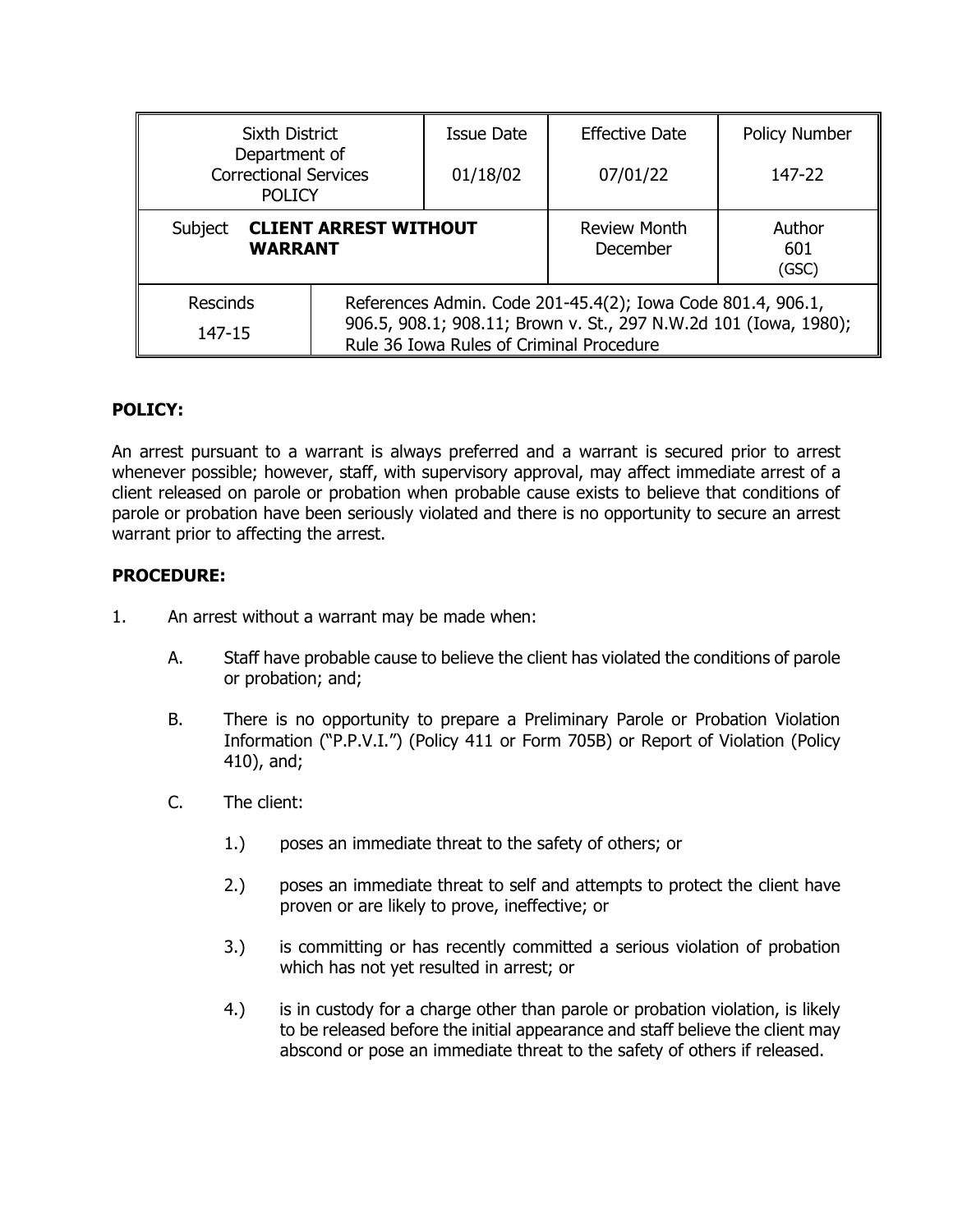### **POLICY NUMBER 147-22 PAGE 2 OF 3**

## **PROCEDURE:** (continued)

- 2. Staff obtains supervisory approval prior to initiating an arrest without a warrant if reasonably possible. If the staff making or authorizing the arrest is not the supervising officer for the client, the supervising officer is consulted prior to the arrest if feasible.
- 3. The arrest is made by a law enforcement officer or certified staff when feasible and practical and when the client poses a risk of harm to self, staff, or others.
- 4. While the physical arrest may be made by law enforcement officers, the legal authority to authorize an arrest without a warrant of an offender for parole or probation violation and file a Notice of Parole/Probation Violation form may not be delegated or otherwise given to any other agency. A Probation/Parole Officer or designee is personally required to authorize the arrest and complete the Notice of Parole/Probation Violation Form (147A).
- 5. After the arrest and the client is in custody, staff completes the Notice of Parole/Probation Violation form (unless it was completed prior to the arrest), gives the original Notice of Parole/Probation Violation form to the detaining authority and keeps a copy for the file.
- 6. When the Notice of Parole/Probation Violation form is used during normal working hours, staff immediately prepares a Report of Violation (Policy 410) or P.P.V.I. (Policy 411 or Form 705B) and files it with the court by the end of the day if feasible.
- 7. If the Notice of Parole/Probation Violation form is filed outside normal working hours or if it is filed so near the end of the day that preparation and filing of a Report of Violation or P.P.V.I. is not practical, staff prepares and submits the Report of Violation or P.P.V.I. prior to the offender's Initial Appearance. If the staff who prepares the Notice of Parole/Probation Violation form is not the supervising officer, the preparer of the Notice of Parole/Probation Violation form completes a P.P.V.I. and leaves it in a designated location.
- 8. Parolees or probationers arrested without a warrant must appear before a judge, associate judge or magistrate without unnecessary delay (within twenty-four [24] hours) for an Initial Appearance.
- 9. When the parolee or probationer has the Initial Appearance, the P.P.V.I. is taken to the judge, associate judge or magistrate and sworn to and subscribed to before the judge, associate judge or magistrate by the supervising officer or designated staff.
- 10. The determination of probable cause and decision as to bond is made by the judge, associate judge or magistrate at the Initial Appearance.